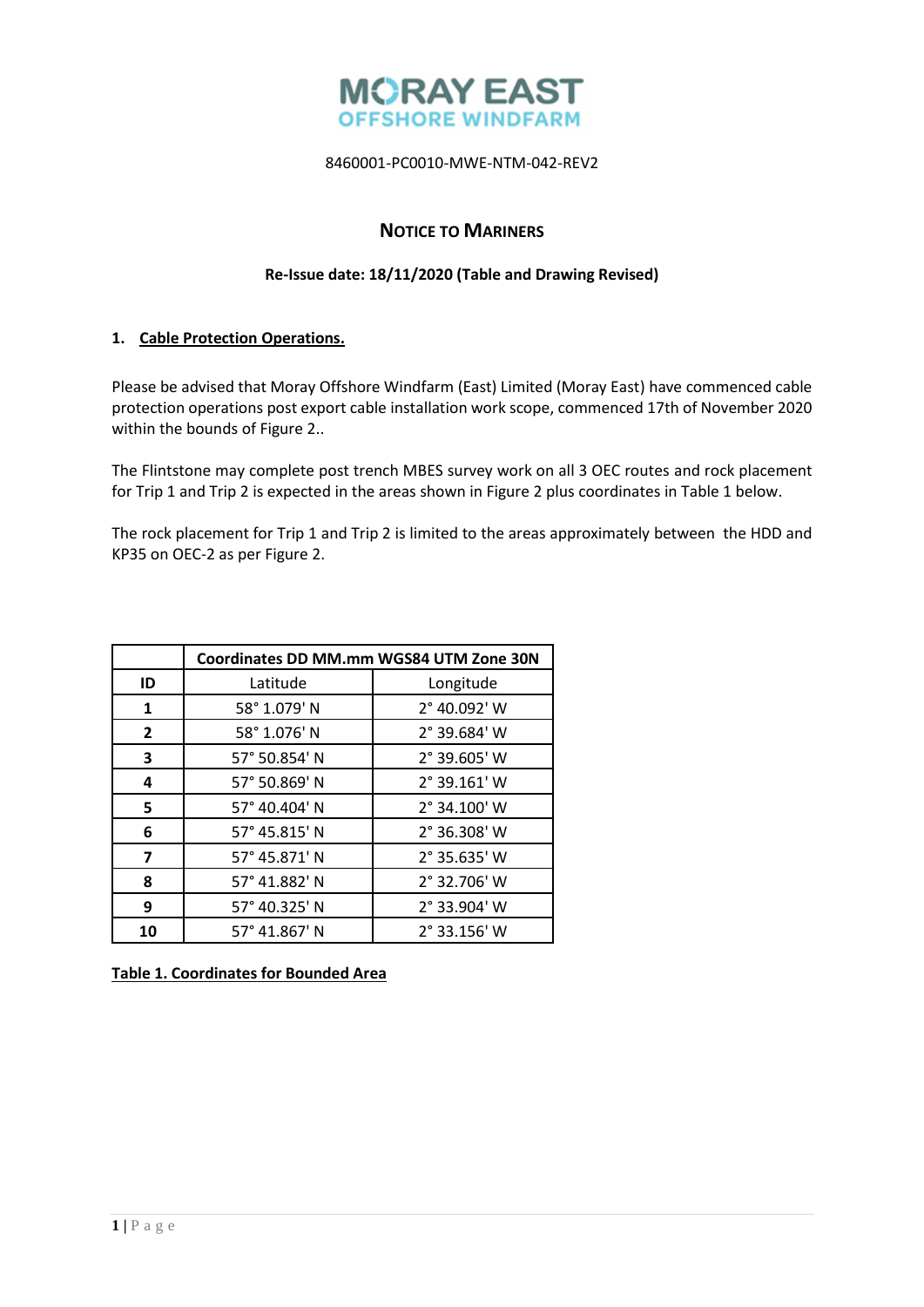

# **Figure 1. Cable Protection/Rock Installation Vessel**

| <b>Flintstone</b>                          |                                              |  |
|--------------------------------------------|----------------------------------------------|--|
| <b>General Description and Dimensions:</b> | LOA: 154.6 m, Beam: 32.23 m, Draught: 7.74 m |  |
| <b>Call Sign:</b>                          | PBZD                                         |  |
| <b>MMSI:</b>                               | 245861000                                    |  |
| <b>On Board Contact:</b>                   | Mob: +494215172191963                        |  |
| <b>Offshore Manager / Party Chief:</b>     | <b>Vessel Master</b>                         |  |
| E-mail:                                    | captain.flintstone@ships.deme-group.com      |  |
| <b>Onshore Representative:</b>             | Andy Small                                   |  |

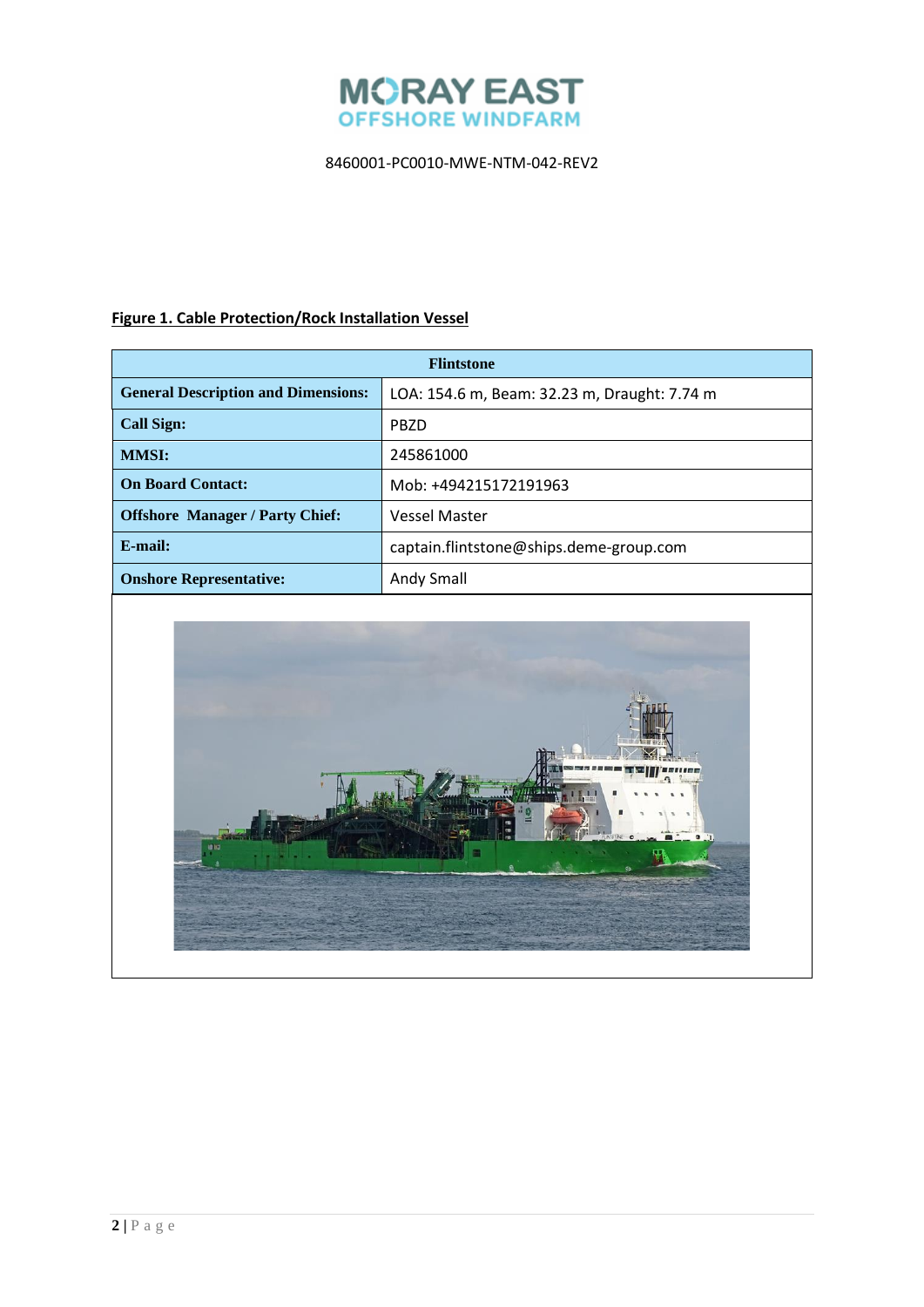

### **Figure 2. Bounded Cable Protection Area**